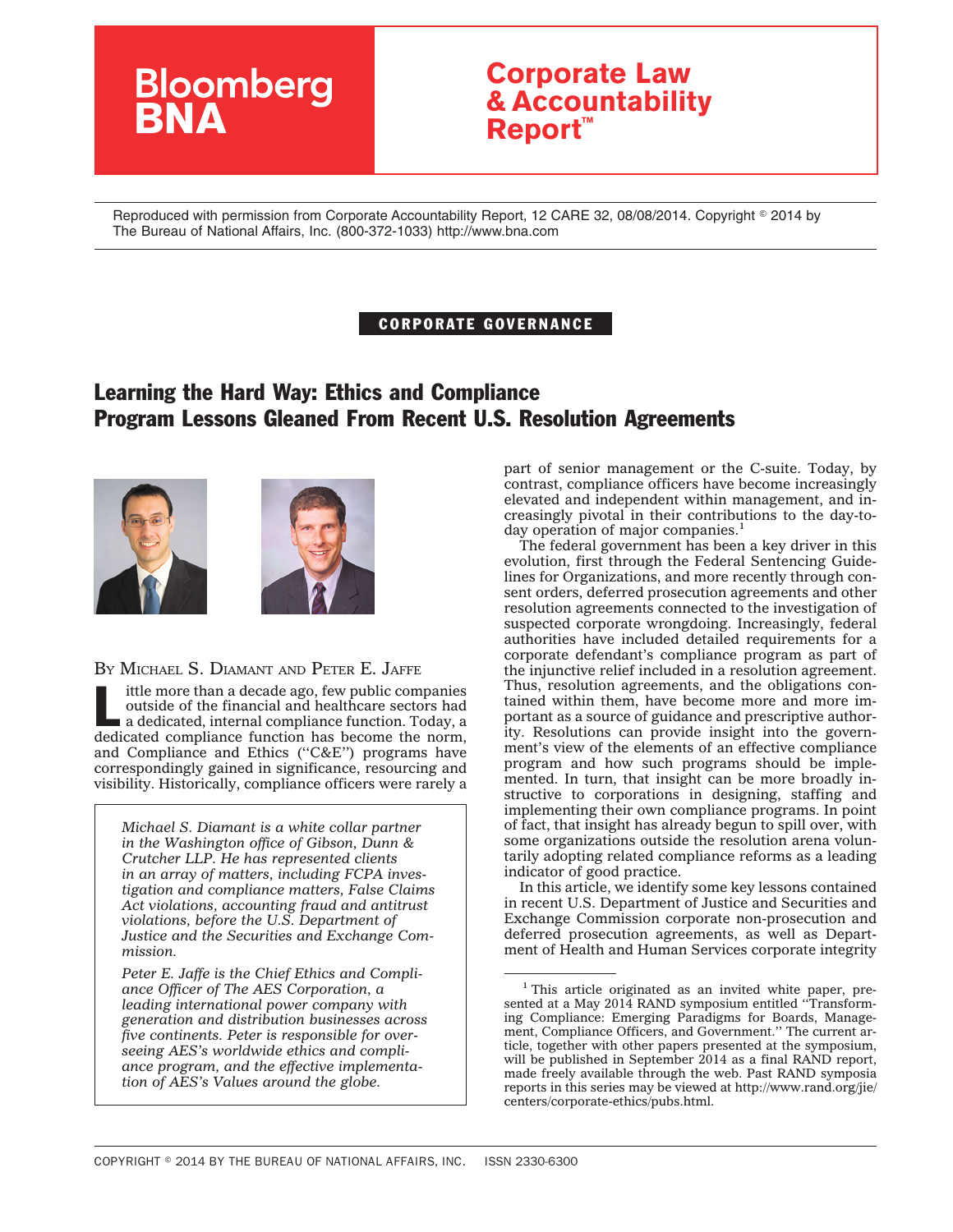agreements. We bring to this discussion our respective experiences as an in-house compliance counsel at a major public company and as an external advisor to many such companies.

#### Lessons From Recent Resolutions

Deferred prosecution agreements and other resolution agreements reflect a trend toward increasing government interest in compliance programs as a basic remedial measure to resolve criminal and civil investigations. As early as 2007, the DOJ included specific requirements for compliance programs in some of its resolutions, but the number of elements typically included was only nine. More recent resolution agreements have included as many as 18 explicit compliance program elements.2 Many of the elements commonly included in DOJ resolutions are based on the Federal Sentencing Guidelines and the Guidelines' blueprint for what constitutes an effective compliance program. Even so, DOJ resolution agreements provide additional color on those elements, and on how DOJ views and interprets the elements of effective compliance. More recent DOJ resolutions have gone even further, with mandates for a range of deeper implementation practices in compliance, touching on the strength of corporate culture; the oversight role of the board or board committees; the authority, positioning and independence of the chief compliance officer; and the role of management in supporting compliance.

Requirements for effective compliance programs gleaned from recent DOJ resolution agreements include the following:

- *High-Level Commitment: Strong, explicit and vis*ible support from senior management and directors.
- s *Policies and Procedures*: A written compliance code including appropriate policies and procedures addressing, *inter alia*, gifts, hospitality, entertainment, customer travel, political contributions, charitable donations and sponsorships, facilitation payments, solicitation and extortion, as well as a reasonably designed financial controls system.
- Periodic Risk-Based Review: Risk-based development of the aforementioned policies and procedures, as well as at least annual review and update of these policies and procedures to take into account evolving international and industry standards.
- **Proper Oversight and Independence: One or more** senior executives charged with implementation

and oversight of compliance responsibilities, who report or have the authority to report to independent bodies, including internal audit, the board and/or a board committee.

- *Training and Guidance*: Effective communication of the compliance code, policies and procedures throughout the company and its business partners, periodic training on these policies and annual certifications of compliance with training requirements. In addition, a mechanism to provide guidance and advice on complying with the code, policies or procedures.
- *Internal Reporting and Investigation:* A system for internal, confidential reporting of policy violations, as well as an effective system for investigating these reports.
- *Enforcement and Discipline*: Mechanisms to enforce the compliance program and appropriate disciplinary procedures.
- s *Third-Party Relationships*: Risk-based due diligence program pertaining to agents, business partners or other third-parties, and appropriate contractual guarantees that third parties will comply with anti-corruption laws.
- *Mergers and Acquisitions*: Risk-based due diligence program for mergers and acquisition activity, including the prompt integration of the newly acquired entity into the company's compliance program.
- *Monitoring and Testing*: Periodic testing and review of the compliance code, policies and procedures, taking into account relevant developments, and evolving international and industry standards.

Looking across these thematic elements from recent resolution agreements, we would like to offer several broad observations and suggestions about the implications for compliance. It is important to keep in mind that these obligations are part of resolutions of enforcement actions and are imposed on companies alleged to have gone astray. All of these elements may not be required for every company, in every industry, of all sizes and levels of sophistication. But for companies seeking to respond proactively to DOJ, the SEC and their sister agencies, the trends in recent resolution agreements offer important insight into how expectations for compliance programs may evolve in the future.

#### 1. Recent Resolution Agreements Increasingly Emphasize Risk-Based Approaches to Compliance, But Raise Continuing Questions for Companies And Their Compliance Officers

As the joint DOJ-SEC RESOURCE GUIDE TO THE FOREIGN CORRUPT PRACTICES  $ACT^3$  emphasizes, many of the requirements contained in resolution agreements emphasize the importance of a risk-based approach to compliance. A thoughtful, analytical approach to identifying, measuring and addressing key compliance risks is critical to an effective C&E program, as is the application of

<sup>2</sup> *Compare* Paradigm B.V. NPA, App'x B (Sept. 21, 2007) *with* Parker Drilling Co. DPA, Attach. C (Apr. 15, 2013). Note that while the corporate compliance program elements are most often designated Attachment C, sometimes these elements may be Attachments B or D, depending on the number and type of various certifications attached to the end of DPAs. *E.g.*, Archer Daniels Midland Co. DPA, Attach. B (Dec. 20, 2013); Hewlett-Packard Polska, SP. Z O.O. DPA, Attach. D (Apr. 9, 2014). Note that Professors Brandon Garrett and Jon Ashley of the University of Virginia maintain a database of all publically available DPAs here: [http://lib.law.virginia.edu/](http://lib.law.virginia.edu/Garrett/prosecution_agreements/DP) [Garrett/prosecution\\_agreements/DP](http://lib.law.virginia.edu/Garrett/prosecution_agreements/DP) (last visited July 30, 2014).

<sup>&</sup>lt;sup>3</sup> U.S. DEP'T OF JUSTICE AND U.S. SEC. & EXCH. COMM'N, A RE-SOURCE GUIDE TO THE U.S. FOREIGN CORRUPT PRACTICES ACT (2012), *available for download at* [http://www.justice.gov/criminal/](http://www.justice.gov/criminal/fraud/fcpa/guide.pdf) [fraud/fcpa/guide.pdf.](http://www.justice.gov/criminal/fraud/fcpa/guide.pdf)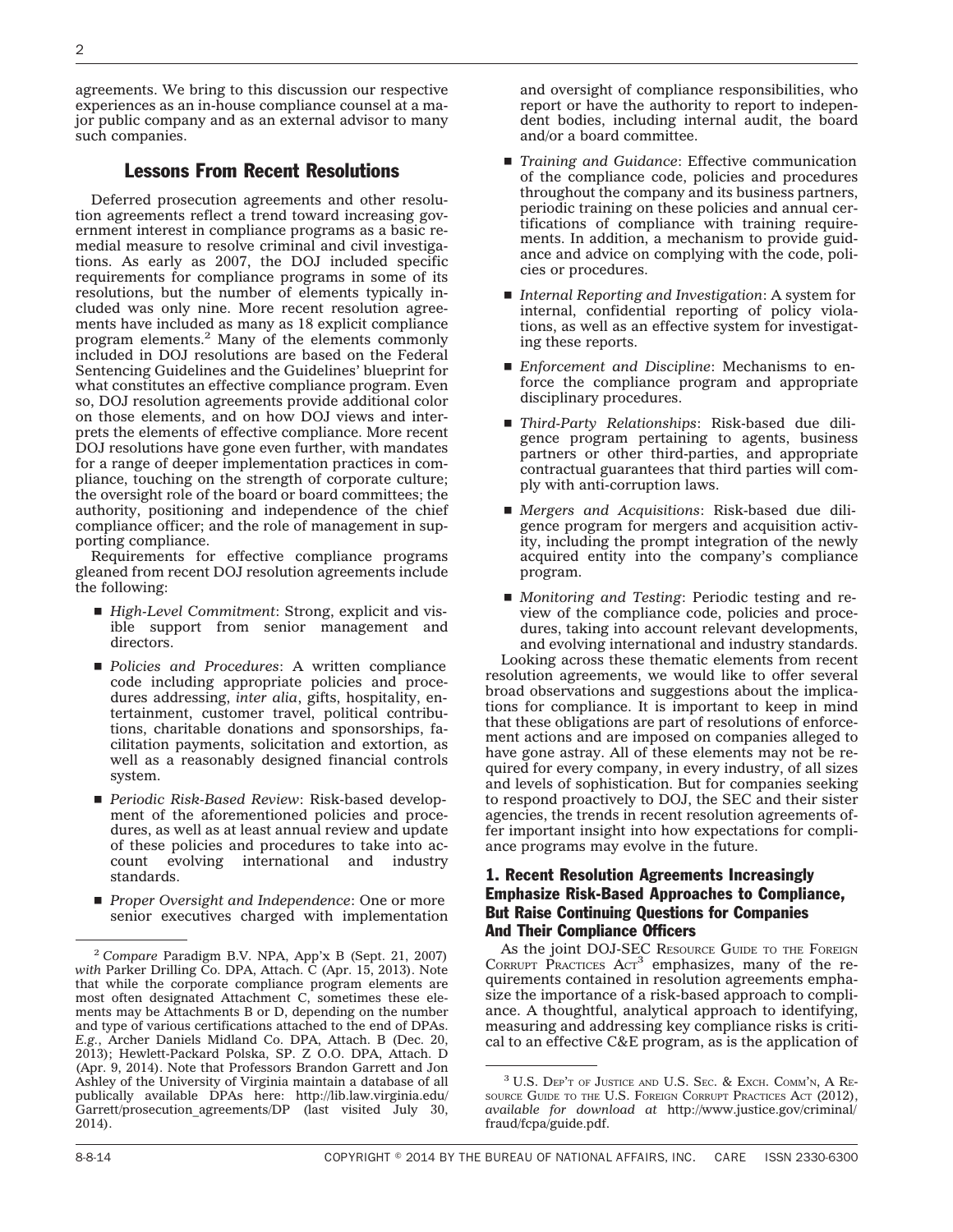risk-based compliance logic to policies and procedures, periodic reviews, training, third-party relationships, and mergers and acquisitions. Many questions remain, however, regarding what a "risk based approach" to all of these aspects of compliance fully entails. Is there one standard that defines appropriate risk tolerance across all companies and all situations, or is it up to every individual company to define the level of risk it reasonably deems appropriate for its situation? Is it appropriate for company management to weigh compliance risks against available compliance resources? Will the government use evidence of a compliance violation alone to argue that a company did not appropriately identify and address its underlying compliance risks?

Absent answers to these sorts of questions, what we can conclude is that the federal government is recognizing the importance of a well-thought out risk-based approach to compliance in the context of government resolution and enforcement activity. Companies will need to wrestle with deep questions about how to design and implement an approach to compliance risks in order to fulfill a standard that is continuing to emerge through government resolution agreements.

#### 2. More Compliance Obligations Are Being Imposed On Boards and Managers Through Government Resolution Agreements

Some recent resolution agreements specify boardlevel oversight of the compliance program, with additional related requirements for boards such as annual compliance certifications or board-level compliance training. DOJ resolutions commonly require that the CCO receive unfiltered access to communicate with the board or with a board committee, and some resolutions further require that directors provide strong, explicit and visible support for the compliance program. $4$  Similarly, HHS corporate integrity agreements now contain standard provisions imposing board compliance oversight responsibilities.

For example, the behemoth 101-page Johnson  $&$ Johnson corporate integrity agreement (signed in October 2013) includes a long list of compliance program requirements, including three-year executive compensation clawbacks, board-level compliance training, and compliance certifications both for the board and for designated persons in management.<sup>5</sup> Similar mandates for compliance certification, in particular, have been included in several other recent HHS corporate integrity agreements. Notably, these mandates tend to be particularly detailed, requiring certifications from business unit heads, as well as vice presidents in charge of human resources, strategy, medical affairs, communication, finance and chief scientific officers. $6$  As a policy matter, this requirement is reminiscent of the CEO and

chief financial officer internal controls certifications required under the Sarbanes-Oxley Act, although the requirements for compliance certification permeate much further down the corporate chain of command.<sup>7</sup> To our knowledge, the HHS practice of mandating compliance certifications has not so far spread to DOJ or SEC corporate resolutions, but it could do so in the future.

The take-away here is that resolution agreements increasingly spotlight boards and senior managers as having specific compliance obligations, moving somewhat beyond the contours of the Federal Sentencing Guidelines. Not only have resolution agreements compelled boards and managers to undertake more compliance training and more compliance oversight, but directors and management also have been required to take on more direct and explicit responsibility through certification mandates (at least on the HHS side). At least in companies involved in regulatory resolutions, if this trend continues there is likely to be increasing pressure on boards and management to become knowledgeable about their companies' compliance activities and to play an active role in compliance endeavors in the future.

#### 3. Government Resolutions Are Placing More Compliance Emphasis on Due Diligence and Management of Third Parties

Several recent resolutions involve allegations of corporate misconduct through third-party intermediaries, underscoring the importance of effective compliance due diligence programs to vet business partners. This area plays a particularly central role in compliance with the FCPA in light of the statute's aggressive attenuated liability standards. The Dec. 20, 2013 Archer Daniels Midland (''ADM'') FCPA resolution is a good illustration.8 There, according to the criminal information, ADM's German and Ukrainian subsidiaries engaged third-party intermediaries in a scheme to kick-back 18 to 20 percent of the value of VAT refunds to Ukrainian tax officials in return for the officials releasing the refunds due to ADM. In total, between 2002 and 2008, the ADM subsidiaries allegedly paid \$22 million to secure the release of more than \$100 million in VAT refunds. In brief, the ADM resolution agreement compelled the company to tighten its compliance controls and due diligence in connection with the actions of its subsidiaries and intermediaries going forward.

Due diligence on third-party intermediaries is also becoming a focal point in resolution agreements outside of the anti-corruption space. For example, the Johnson & Johnson corporate integrity agreement required J&J to undertake numerous obligations related to thirdparty personnel by imposing downstream compliance obligations and controls in the context of its various third-party relationships.<sup>9</sup> Federal government enforcement activity and resolutions are amplifying this trend of downstream compliance enforcement by creating explicit requirements for more third-party due diligence. In resolution agreements, the government is increas-

<sup>&</sup>lt;sup>4</sup> See Archer Daniels Midland Co. Non-Prosecution Agreement ("NPA"), Attach. B, 11 1, 7 (Dec. 20, 2013).

<sup>&</sup>lt;sup>5</sup> Corporate Integrity Agreement between the Office of Inspector Gen. of the Dep't of Health & Human Servs. and Johnson & Johnson, at 8–10, 24, 32 (Oct. 13, 2013) (''J&J CIA''); *see also* Corporate Integrity Agreement between the Office of Inspector Gen. of the Dep't of Health & Human Servs. and GlaxoSmithKline LLC (June 28, 2012).

<sup>&</sup>lt;sup>6</sup> Id.; see also HHS Corporate Integrity Agreements with Bayer Healthcare LLC (Nov. 25, 2008), Eli Lilly and Co. (Jan. 14, 2009), AstraZeneca LP (Apr. 27, 2010), Allergan (Aug. 30, 2012) and Abbott Pharmaceuticals (May 7, 2012).

<sup>7</sup> Sarbanes Oxley Act, Pub. L. No. 107-204, §§ 302, 906, 116

<sup>&</sup>lt;sup>8</sup> Press Release, U.S. Dep't of Justice, ADM Subsidiary Pleads Guilty to Conspiracy to Violate the Foreign Corrupt Practices Act (Dec. 20, 2013), *available at* [http://](http://www.justice.gov/opa/pr/2013/December/13-crm-1356.html) [www.justice.gov/opa/pr/2013/December/13-crm-1356.html.](http://www.justice.gov/opa/pr/2013/December/13-crm-1356.html) <sup>9</sup> J&J CIA, at 11, 36.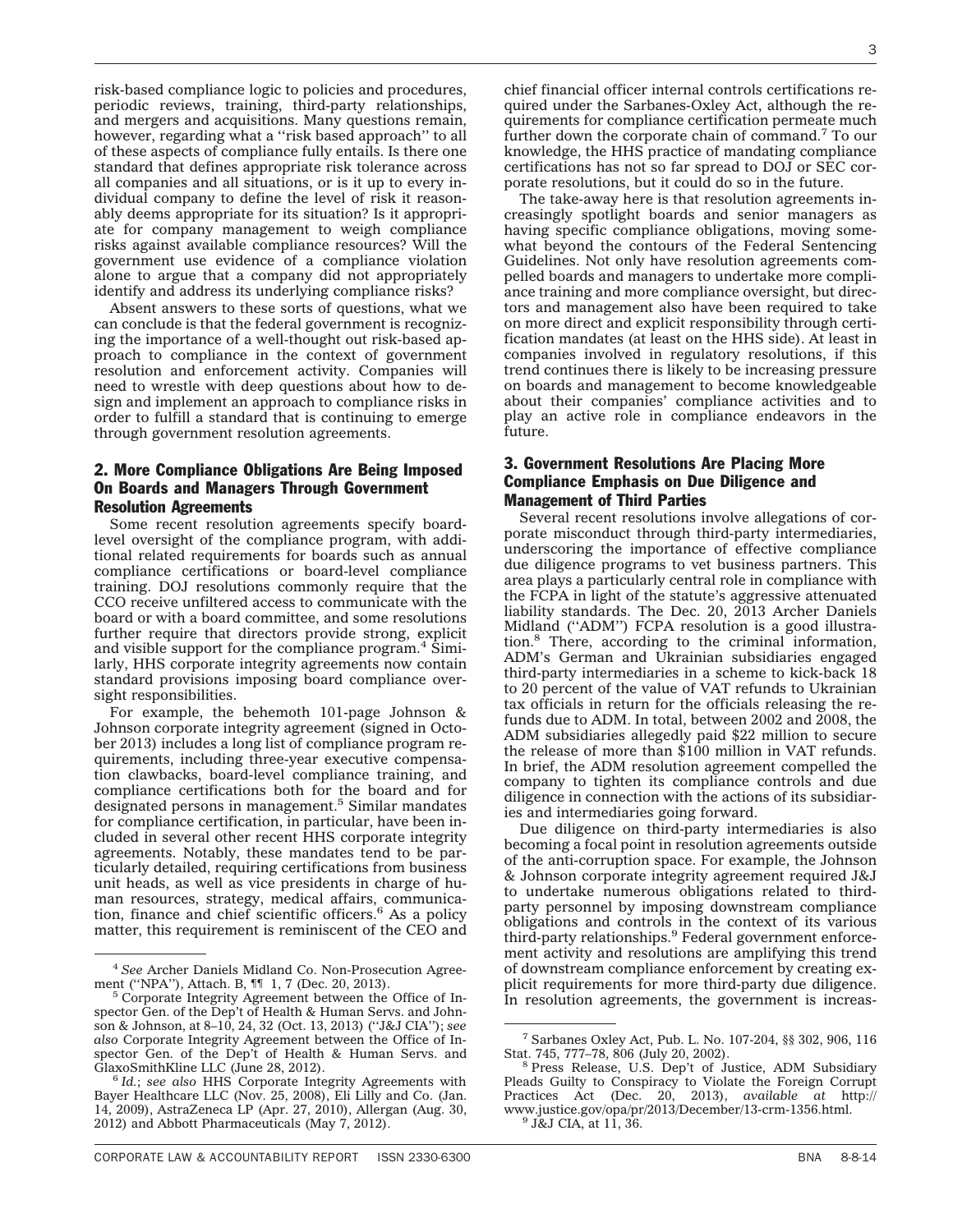ingly focusing on third-party due diligence processes and procedures, and on the actions companies involved in resolutions are taking to monitor the actions of commercial partners and counterparties. Once again, the expectation is that CCOs will take a risk-based approach to identifying and mitigating this risk.

#### 4. Recent Enforcement Activity Spotlights the Importance of Compliance Training and Management Engagement as Mitigating Factors

Recent resolutions suggest that robust employee training and communication on compliance issues are key elements to an effective compliance program that may, in some circumstances, even help a company avoid corporate penalties for the actions of a rogue employee. For example, in April 2012, former Morgan Stanley executive Garth Peterson pleaded guilty to charges for conspiring to evade Morgan Stanley's internal accounting controls. Peterson had, among other indiscretions, surreptitiously transferred an ownership interest in one of Shanghai's buildings from a Morgan Stanley fund to himself and his friend, who was a Chinese government official. DOJ declined to prosecute Morgan Stanley, citing its internal controls, regularly updated compliance policies and extensive compliance training program.10 Above and beyond Morgan Stanley's ongoing compliance program monitoring, random audits, due diligence on all new business partners and controls on payments, the extensive training program cited included well-documented anti-corruption training directed to Morgan Stanley's Asia employees on 54 occasions during the relevant period, FCPA training for Mr. Peterson on at least seven occasions and FCPA compliance reminders to Mr. Peterson on at least 35 occasions.11

The Morgan Stanley case demonstrates the importance of compliance training in DOJ's analysis of an organization's culpability for the actions of a rogue employee, especially when the rogue employee evades the requirements of a robust compliance program, flouting clear compliance directives from management. In consequence, companies and their CCOs would be well advised to consider robust and documented compliance training activities as an important component to mitigating the risk of material violations perpetrated by rogue actors who intentionally violate the law.

#### 5. Compliance Risk Through Marketing Activities Is Another Focal Point in Recent Resolution Agreements

Recent resolutions and enforcement activity suggest that CCOs should continue to concentrate on the corporate marketing and sales function, and to focus compliance training efforts in this area. Related risk has been increasingly important in the healthcare compliance area, with the dramatic increase in pharmaceutical off-

[Morgan.Stanley.FCPA.Webinar.FINAL.2012.10.02.pdf.](http://www.davispolk.com/files/uploads/Webcasts//Morgan.Stanley.FCPA.Webinar.FINAL.2012.10.02.pdf)

label marketing cases over the past decade.12 But the concern over the marketing and sales function cuts across industries, and examples of related compliance failures are not limited to those involving a vast international FCPA conspiracy or a multibillion dollar pharmaceutical case. For example, on Aug. 30, 2013, Bashas' Inc., a family-owned grocery store chain, entered into a non-prosecution agreement with the DOJ, after an investigation revealed ''Prime'' tenderloins being sold at certain Bashas'-owned AJ's stores in Arizona that were actually lesser-quality "Choice" tenderloins,<br>as well as the sale of mislabeled "Kobe" beef cuts.<sup>13</sup> The DOJ agreed that senior management had no knowledge of this practice, but nevertheless faulted the company for an administrative consolidation in the corporate meat department that ''fail[ed] to provide adequate corporate oversight over the operations of individual AJ's locations."<sup>14</sup>

The lesson from the Bashas' resolution is that in some cases the DOJ expects corporate compliance efforts to penetrate all the way to the individual store meat-counter level. The failure to do so cost Bashas' nearly \$1.5 million in restitution, in addition to other fees, costs and reputational harm. By extension, where a company is involved in local-level retail sales and marketing, its compliance function may need to drill down to the local level in its monitoring and training efforts.

#### 6. Recent Resolution Agreements Focus on The Roles and Responsibilities of the CCO And the CCO's Ability to Communicate Directly With the Board or a Board Committee

Recent criminal and civil resolution resolutions have provided new insight into regulators' views on the authority and independence of the CCO, both as formalized in the management structure of an organization and as implemented through channels of communication to independent authorities, such as the board of directors and the internal audit.

In 1998, the HHS Office of Inspector General cautioned against having CCOs report to the general counsel or CFO.<sup>15</sup> Subsequent HHS corporate integrity agreements went further, requiring that the CCO be a member of "senior management," and precluding the CCO from reporting to or serving as the general counsel or CFO.<sup>16</sup> In 2008, HHS extended this trend and began explicitly requiring a direct reporting relationship to the  $\text{CEO}$ —a requirement that continues to this day.<sup>1</sup>

<sup>10</sup> Press Release, U.S. Sec. & Exch. Comm'n, SEC Charges Former Morgan Stanley Executive with FCPA Violations and Investment Adviser Fraud (Apr. 25, 2012), *available at* [https://](https://www.sec.gov/News/PressRelease/Detail/PressRelease/1365171488702#.U3Yn2Ch8qko) [www.sec.gov/News/PressRelease/Detail/PressRelease/](https://www.sec.gov/News/PressRelease/Detail/PressRelease/1365171488702#.U3Yn2Ch8qko)

<sup>&</sup>lt;sup>11</sup> See discussion in Davis Polk LLP, Morgan Stanley's FCPA Declination and the Benefits of Effective Compliance (Oct. 9, 2012), *available at* [http://www.davispolk.com/files/](http://www.davispolk.com/files/uploads/Webcasts//Morgan.Stanley.FCPA.Webinar.FINAL.2012.10.02.pdf) [uploads/Webcasts//](http://www.davispolk.com/files/uploads/Webcasts//Morgan.Stanley.FCPA.Webinar.FINAL.2012.10.02.pdf)

<sup>12</sup> *See* David W. Bradford, John L. Turner & Jonathan W. Williams, *Off-Label Use of Pharmaceuticals: Trends and Drivers*, at 1 (Apr. 22, 2013), *available at* [http://papers.ssrn.com/](http://papers.ssrn.com/sol3/papers.cfm?abstract_id=2230976)

<sup>&</sup>lt;sup>13</sup> Bashas' Inc. NPA, at 1.<br><sup>14</sup> *Id.* at ¶ 4.<br><sup>15</sup> Office of Inspector General, Dep't of Health & Human Servs., Compliance Program Guidance for Hospitals, 63 Fed. Reg. 8987, 8993 n.35 (Feb. 23, 1998).<br><sup>16</sup> *See, e.g.*, Corporate Integrity Agreement between the Of-

fice of Inspector Gen. of the Dep't of Health & Human Servs. and Serono Holding, Inc., at 5–6 (Oct. 14, 2005); Corporate Integrity Agreement between the Office of Inspector Gen. of the Dep't of Health & Human Servs. and Boston Scientific Corp., at 5 (Dec. 23, 2009). <sup>17</sup> *See, e.g.*, Corporate Integrity Agreement between the Of-

fice of Inspector Gen. of the Dep't of Health & Human Servs. and The Jackson-Madison Cnty. Gen. Hosp. Dist., at 2 (Nov.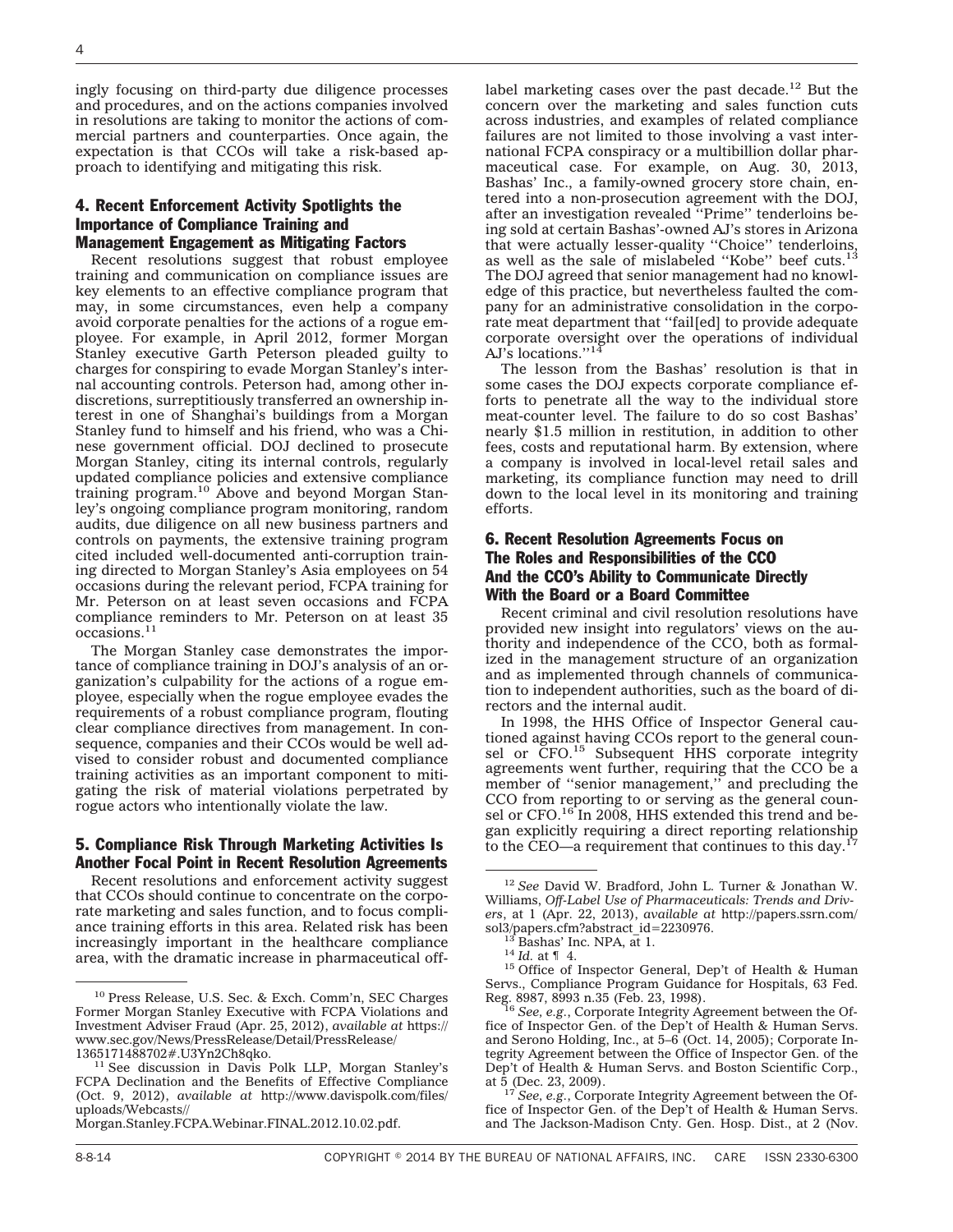For example, on Feb. 21, 2014, Endo Health Solutions Inc. and its subsidiary Endo Pharmaceuticals paid \$192.7 million to resolve DOJ and HHS criminal and civil regulatory actions arising from of the marketing of off-label uses for the prescription anesthetic Lidoderm.18 Both Endo's deferred prosecution agreement with DOJ and its corporate integrity agreement with HHS require that Endo's CCO report to its CEO. Both agreements also require that Endo's CCO make regular compliance reports to Endo's board of directors. This

reporting structure is most frequently imposed by HHS resolution agreements in the context of healthcare cases. The DOJ and the SEC tend to recognize a wider variety of reporting structures and are less likely to preclude the unity of the legal and compliance functions.

While many companies' CCOs report to their general counsels—and do so for well-thought purposes, in an effort to have the most effective compliance programs within their organizational structure and operating environment—other companies, particularly in the healthcare and financial services sectors, appear to be following the government's lead by having the CCO report to the board, a board committee or the CEO. For example, a number of large banks have split their compliance departments from their legal departments, including giants such as Barclays and JPMorgan.19 The HSBC deferred prosecution agreement even took the unusual step of requiring that the CCO be elevated to the ranks of the top  $50$  managers of the firm.<sup>20</sup> Of course, in some contexts, depending on many factors, including the nature of the business, the size and sophistication of the company, and the compliance risks it faces, a company may reasonably determine that it would be more effective in its situation to unite the compliance and legal departments.

Without addressing the long-running argument over the structural pros and cons of having the CCO report directly to the CEO, we instead spotlight a more basic point regarding government enforcement efforts: namely, that resolution agreements have increasingly focused on the positioning of the CCO within the organization and on ensuring the CCO has unfettered communication access to both senior executives and the board. Even when they do not segregate the CCO to an independent function, several recent DOJ nonprosecution and deferred prosecution agreements have focused on ensuring an open line of communication between the CCO and senior oversight authorities within the company, notably including boards. For example, the previously mentioned ADM non-prosecution agree-

ment contained language requiring that the CCO ''have the *authority to report directly* to independent monitoring bodies,'' such as the board and through the internal audit. $2<sup>1</sup>$  In addition, the ADM resolution agreement, like some others, contains requirements that the CCO have an ''adequate level of autonomy from management,'' and that the CCO be provided ''sufficient resources . . . to maintain [his or her] autonomy."<sup>22</sup>

At least four other deferred and non-prosecution agreements reached in 2013 by the DOJ and the SEC have explicitly required that the company's CCO have ''direct reporting obligations to independent monitoring bodies, including internal audit, the Company's board of directors" or an appropriate board committee.<sup>23</sup> The general movement of recent resolution agreements in this direction notably follows the logic of the joint DOJ-SEC RESOURCE GUIDE ON THE  $FCPA$ <sup>24</sup> as well as the logic of the Federal Sentencing Guidelines,<sup>25</sup> both of which underline the need for a reporting channel between the CCO and the ''governing authority'' of a corporation (i.e., the board), in order to safeguard the autonomy of the CCO and the effectiveness of the compliance program that he or she operates.

For companies, the most practical take-away from all of this is that resolution agreements have placed increasing emphasis on the role of the CCO, the CCO's reporting relationships appropriate to its industry and operations, and the authority and communication channels of the CCO. In addition, ensuring the CCO has the appropriate empowerment also allows governing boards to be able to carry out their own compliance oversight responsibility. Recent resolutions have included a range of specific provisions and requirements along these lines. Broadly, these agreements are increasingly focusing on the CCOs empowerment, as well as effective and open lines of communication to directors, senior managers and others to ensure that unfiltered CCO communications can reach the senior governing authorities of the corporation.

#### Conclusion

In recent years, the DOJ, HHS and other regulators have become increasingly focused on corporate ethics and compliance programs, their structure, their implementation, and their power to address risks and prevent legal and regulatory violations. The government's focus has notably manifested itself through resolution agreements, which discharge civil and criminal investigations and prosecutions against corporate wrongdoers.

<sup>26, 2008);</sup> Corporate Integrity Agreement between the Office of Inspector Gen. of the Dep't of Health & Human Servs. and Pacific Health Corp., et al., at 4 (June 8, 2012).

<sup>&</sup>lt;sup>18</sup> Press Release, U.S. Dep't of Justice, Endo Pharmaceuticals and Endo Health Solutions to Pay \$192.7 Million to Resolve Criminal and Civil Liability Relating to Marketing of Prescription Drug Lidoderm for Unapproved Uses (Feb. 21, 2014), *available at* [http://www.justice.gov/opa/pr/2014/February/14-](http://www.justice.gov/opa/pr/2014/February/14-civ-187.html)<br>civ-187.html.

<sup>&</sup>lt;sup>19</sup> Bora Yagiz, *Better Career Paths, New Reporting Lines as Compliance Gains Status at Banks*, REUTERS FINANCIAL REGULA-TORY REFORM (Mar. 20, 2014), *available at* [http://](http://blogs.reuters.com/financial-regulatory-forum/2014/03/20/better-career-paths-new-reporting-lines-as-compliance-gains-status-at-banks-global-report/) [blogs.reuters.com/financial-regulatory-forum/2014/03/20/](http://blogs.reuters.com/financial-regulatory-forum/2014/03/20/better-career-paths-new-reporting-lines-as-compliance-gains-status-at-banks-global-report/) [better-career-paths-new-reporting-lines-as-compliance-gains-](http://blogs.reuters.com/financial-regulatory-forum/2014/03/20/better-career-paths-new-reporting-lines-as-compliance-gains-status-at-banks-global-report/)

<sup>&</sup>lt;sup>20</sup> See HSBC Bank USA, N.A. and HSBC Holdings PLC DPA, ¶ 5 (Dec. 11, 2012).

<sup>21</sup> Archer Daniels Midland Co. NPA, Attach. B, ¶ 7 (emphasis added); *see also* Weatherford Int'l DPA, Attach. C, ¶ 7 (Nov. 26, 2013); Bilfinger SE DPA, Attach. C, ¶ 7 (Dec. 9, 2013). <sup>22</sup> Archer Daniels Midland Co. NPA, Attach. B., ¶ 7.<br>Attach. C, ¶ 7 (Apr. 22,

<sup>&</sup>lt;sup>23</sup> Ralph Lauren Corp. NPA, Attach. C,  $\parallel$  7 (Apr. 22, 2013); Total, S.A. DPA, Attach C,  $\parallel$  6 (May 23, 2013); Diebold, Inc. DPA, Attach. C, ¶ 7 (Oct. 15, 2013); ArthroCare DPA, Attach. C. ¶ 7 (Dec. 30, 2013); *see also* Las Vegas Sands Corp. NPA, Attach. B, ¶ 1 (Aug. 26, 2013) (requiring an overall compliance structure with ''oversight by an independent Committee of the Board of Directors with direct oversight of the Company's<br>Chief Compliance Officer [] and the Compliance Program.").

 $^{24}$  See U.S. DEP'T OF JUSTICE AND U.S. SECURITIES & EXCH. COMM'N, A RESOURCE GUIDE TO THE U.S. FOREIGN CORRUPT PRACTICES ACT 58 (Nov. 12, 2012).

<sup>&</sup>lt;sup>25</sup> U.S. Sentencing Guidelines § 8B2.1(2)(C) (2013).